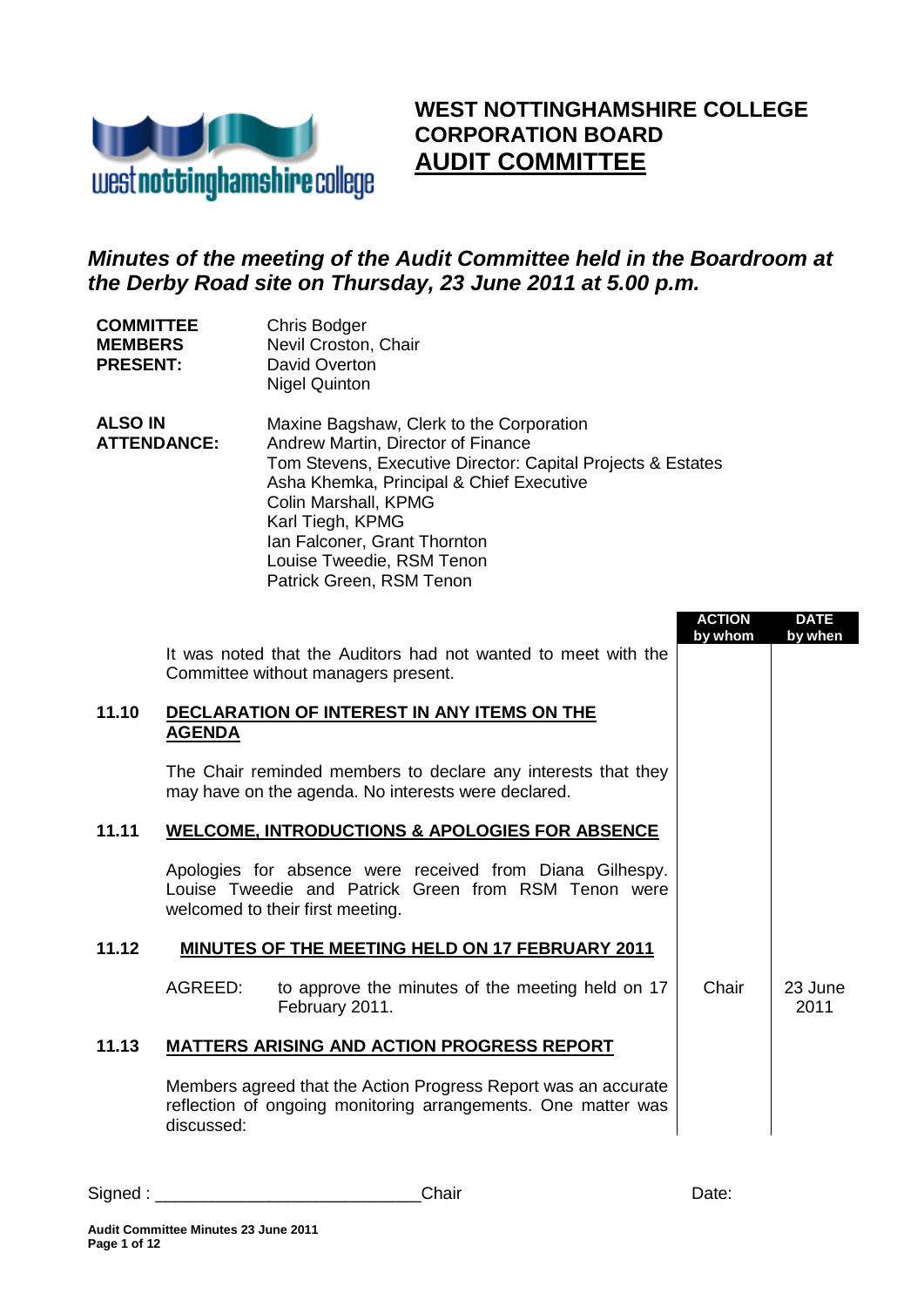|       |                                                                                                                                                                                                                                                                                                                                                                                                                                                                                                                                                                                                                                                                                                                                                                                                                                                                                                                                                                                                       | <b>ACTION</b><br>by whom | <b>DATE</b><br>by when |
|-------|-------------------------------------------------------------------------------------------------------------------------------------------------------------------------------------------------------------------------------------------------------------------------------------------------------------------------------------------------------------------------------------------------------------------------------------------------------------------------------------------------------------------------------------------------------------------------------------------------------------------------------------------------------------------------------------------------------------------------------------------------------------------------------------------------------------------------------------------------------------------------------------------------------------------------------------------------------------------------------------------------------|--------------------------|------------------------|
|       | Page 4 – the College has not yet completed an evaluation process<br>of the construction pilot scheme as the whole project is still being<br>implemented. A report will be presented at the next meeting.                                                                                                                                                                                                                                                                                                                                                                                                                                                                                                                                                                                                                                                                                                                                                                                              | Dir. Fin.                | 6 Oct<br>2011          |
| 11.14 | <b>INTERNAL AUDIT REPORTS</b>                                                                                                                                                                                                                                                                                                                                                                                                                                                                                                                                                                                                                                                                                                                                                                                                                                                                                                                                                                         |                          |                        |
|       | This item was introduced by Grant Thornton.                                                                                                                                                                                                                                                                                                                                                                                                                                                                                                                                                                                                                                                                                                                                                                                                                                                                                                                                                           |                          |                        |
|       | 1. Debt Collection                                                                                                                                                                                                                                                                                                                                                                                                                                                                                                                                                                                                                                                                                                                                                                                                                                                                                                                                                                                    |                          |                        |
|       | Members' attention was drawn to the data on page 11 where it<br>was noted that the scope of the review focused on a number of<br>sub-risks, these were that:<br>• The College may not issue tuition fee invoices in a timely<br>manner resulting in a failure to collect debts properly and cash<br>flow issues.<br>The College may not operate a clear and efficient framework<br>$\bullet$<br>(with appropriate steps and management information) for<br>collecting debts resulting in increased bad debts and a<br>negative impact on its financial position.<br>The College may not operate robust controls over the<br>$\bullet$<br>authorisation and processing of supplier payments resulting in<br>payments for goods or services that the College may not have<br>received in full or are of an inappropriate quality.<br>The College may not process student fees and creditor<br>$\bullet$<br>payments in an accurate and timely manner resulting in<br>inaccurate accounting and reports. |                          |                        |
|       | It was noted that Auditors had provided a clean opinion, both in<br>relation to the design effectiveness and operating effectiveness<br>and had found the College to have positive arrangements.<br>Members' attention was drawn to page 12 and the one medium<br>recommendation made. It was noted that management have<br>provided a positive response to the recommendation which relates<br>to managing FE debts. It was noted that the Finance Team does<br>not currently receive assurances that all fees owed by individual<br>learners have been paid, or are being collected via agreed<br>instalment plans. For HE students, a system has been developed<br>to create ledger codes for each student, though nothing similar<br>exists for the College's FE learners. The College, therefore, may<br>not be obtaining all learner owed fees that are due.                                                                                                                                    |                          |                        |
|       | Some very positive aspects of the College's debt management<br>systems were noted at paragraph 1.5 page 12.                                                                                                                                                                                                                                                                                                                                                                                                                                                                                                                                                                                                                                                                                                                                                                                                                                                                                           |                          |                        |
|       | Members questioned whether the fraud discovered in the 2010/11<br>academic year had been reviewed again as part of this audit work.<br>They were advised that it had not been revisited and that the<br>integration of the finance and ILR records will address the process<br>deficiencies which led to the fraud in the first place. Members<br>generally discussed the use of purchasing orders and were                                                                                                                                                                                                                                                                                                                                                                                                                                                                                                                                                                                           |                          |                        |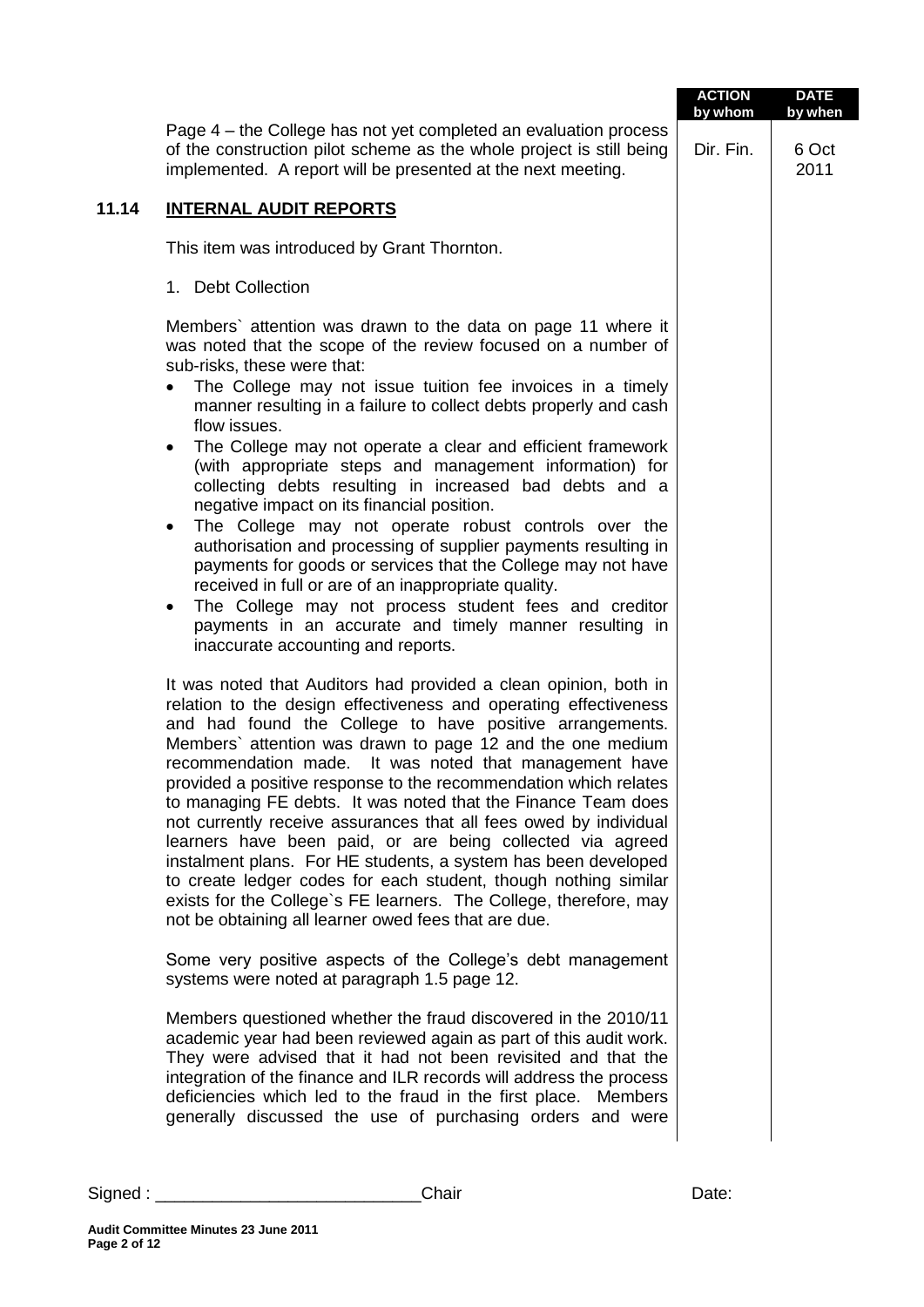|                                                                                                                                                                                                                                                                                                                                                                                                                                                                                                                                                                                                                                                                                                       | <b>ACTION</b><br>by whom | <b>DATE</b><br>by when |
|-------------------------------------------------------------------------------------------------------------------------------------------------------------------------------------------------------------------------------------------------------------------------------------------------------------------------------------------------------------------------------------------------------------------------------------------------------------------------------------------------------------------------------------------------------------------------------------------------------------------------------------------------------------------------------------------------------|--------------------------|------------------------|
| advised that when compared with other colleges, WNC processes<br>are very good. Members were happy to receive Internal Auditors<br>assurances on this point.                                                                                                                                                                                                                                                                                                                                                                                                                                                                                                                                          |                          |                        |
| AGREED:<br>to note the internal report provided.                                                                                                                                                                                                                                                                                                                                                                                                                                                                                                                                                                                                                                                      |                          |                        |
| 2. Risk Management                                                                                                                                                                                                                                                                                                                                                                                                                                                                                                                                                                                                                                                                                    |                          |                        |
| Members were reminded that this is a review which is carried out<br>on an annual basis. The scope of the audit was noted at page 23<br>with the risk identified that the College may not have undertaken<br>appropriate and regular monitoring of its key strategic risks,<br>resulting in a failure of the Corporation and management to fully<br>understand and take account of the major issues that could impact<br>upon the delivery of strategic objectives. Auditors explained that<br>the review focused on risk management 'output' as they were very<br>confident of the systems following previous reviews. They gave<br>the opinion that the College has very well embedded risk systems. |                          |                        |
| Members' attention was drawn to page 28 and the risk matrix<br>by Auditors. They were advised that this gives<br>compiled<br>assurance that arrangements in College work as they are<br>intended to.                                                                                                                                                                                                                                                                                                                                                                                                                                                                                                  |                          |                        |
| AGREED:<br>to note the content of the report.                                                                                                                                                                                                                                                                                                                                                                                                                                                                                                                                                                                                                                                         |                          |                        |
| 3. Internal Audit Follow Up                                                                                                                                                                                                                                                                                                                                                                                                                                                                                                                                                                                                                                                                           |                          |                        |
| Internal Auditors introduced this item and explained that the follow<br>up is a very important aspect of the annual cycle of review. In<br>general they found that the process of monitoring was good and<br>was well embedded, providing a robust system.<br>Members'<br>attention was drawn to page 31 and the scope of the review which<br>considered two key areas:                                                                                                                                                                                                                                                                                                                               |                          |                        |
| The effectiveness of the College's process for the reporting to<br>Committee progress<br>implementing<br>Audit<br>the<br>on<br>0f<br>implications.<br>The accuracy and completeness of the resulting monitoring<br>$\bullet$<br>reports.                                                                                                                                                                                                                                                                                                                                                                                                                                                              |                          |                        |
| It was confirmed that a clean opinion had been given for both<br>design effectiveness and overall effectiveness.                                                                                                                                                                                                                                                                                                                                                                                                                                                                                                                                                                                      |                          |                        |
| AGREED:<br>to note the content of the report.                                                                                                                                                                                                                                                                                                                                                                                                                                                                                                                                                                                                                                                         |                          |                        |
| 4. Vision Apprentices Quality Assurance Framework                                                                                                                                                                                                                                                                                                                                                                                                                                                                                                                                                                                                                                                     |                          |                        |
| Internal Auditors introduced this item and reminded members that<br>Vision Apprentices was a new initiative for the College and had,<br>as a consequence, been subject to detailed review.<br>Members<br>attention was drawn to the background detail on page 39.                                                                                                                                                                                                                                                                                                                                                                                                                                     |                          |                        |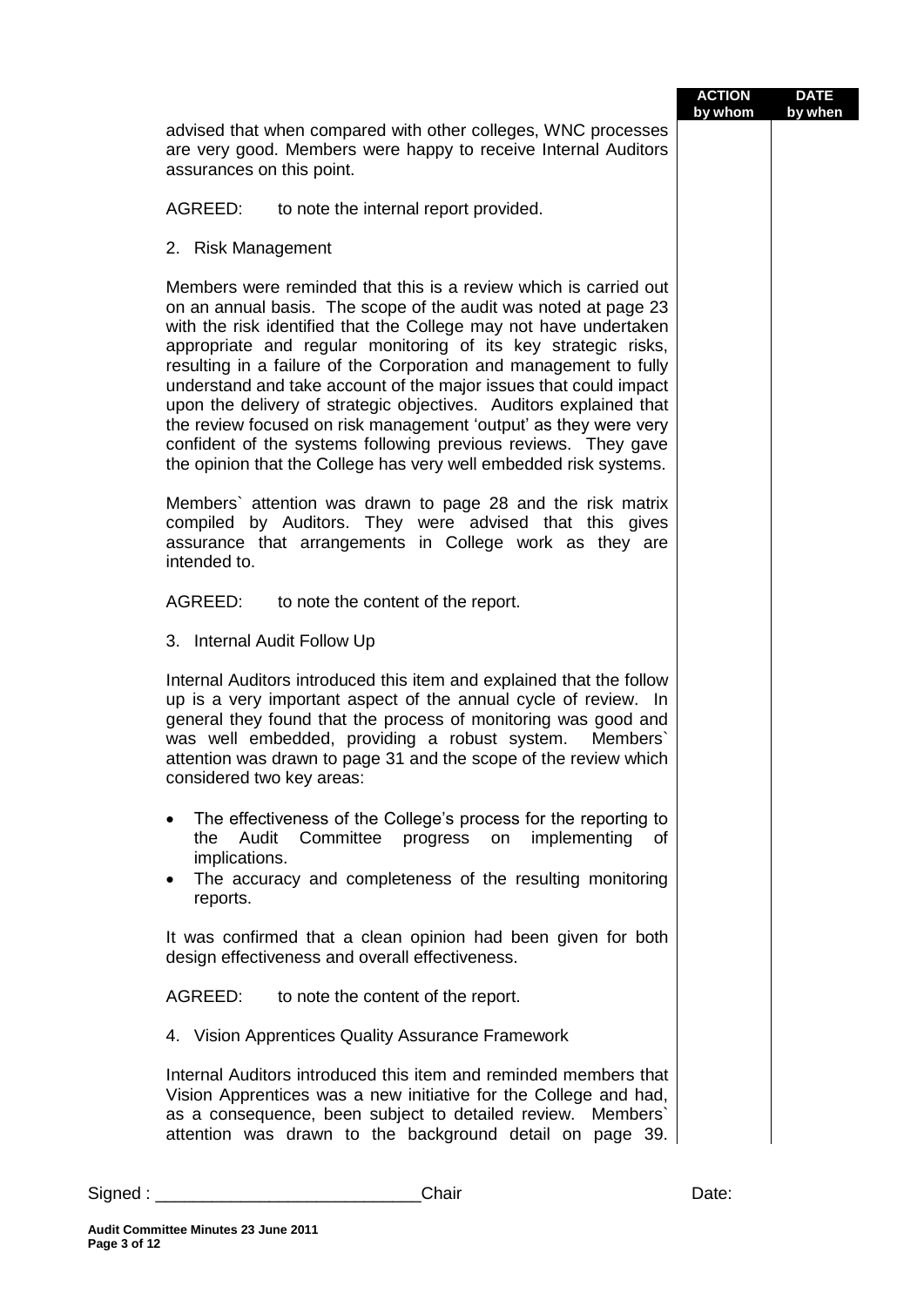|                                                                                                                                                                                                                                                                                                                                                                                                                       | <b>ACTION</b><br>by whom | <b>DATE</b><br>by when |
|-----------------------------------------------------------------------------------------------------------------------------------------------------------------------------------------------------------------------------------------------------------------------------------------------------------------------------------------------------------------------------------------------------------------------|--------------------------|------------------------|
| Members were advised that a clean audit opinion has been given<br>for both the design effectiveness and the operating effectiveness,<br>and that the basis of the opinion is:                                                                                                                                                                                                                                         |                          |                        |
| The College delivers all Vision Apprentices teaching through<br>$\bullet$<br>its Schools and therefore retains full control over content and<br>quality.                                                                                                                                                                                                                                                              |                          |                        |
| Teaching and learning activities are driven by the College's<br>$\bullet$<br>Teaching and Learning Strategy. This provides guidance on<br>how to achieve the required quality of teaching and the quality<br>assurances are based on this strategy.                                                                                                                                                                   |                          |                        |
| The College's teaching and learning quality arrangements<br>$\bullet$<br>address each of the different types of learning activity in use<br>through its School based assessment process, including those<br>used by Vision Apprentices.                                                                                                                                                                               |                          |                        |
| The outcomes of the teaching and learning quality assurance<br>$\bullet$<br>process are reported to the Quality and Standards Committee<br>at regular intervals. These reports include Vision Apprentices<br>activity, although it is not explicitly identified.                                                                                                                                                      |                          |                        |
| The quality of ancillary activities undertaken at the employers'<br>$\bullet$<br>premises (including health & safety) are assessed when the<br>College first contracts with them, as well as at regular intervals<br>through monitoring visits.                                                                                                                                                                       |                          |                        |
| Employer contributions to the learning experience, (ie, 'on the<br>$\bullet$<br>job training', forms an integral part of the course are monitored<br>with feedback mechanisms in place to communicate issues<br>back to Vision Apprentices, if they are deemed to be in need                                                                                                                                          |                          |                        |
| of improvement.<br>Learning Mentors obtain learner feedback regularly through<br>$\bullet$<br>entering discussions that consider all aspects of the learners<br>programme, including employers, procedures (eg, taking<br>annual leave).                                                                                                                                                                              |                          |                        |
| Auditors felt that the Quality Assurance Framework is embedded<br>and fully operational.                                                                                                                                                                                                                                                                                                                              |                          |                        |
| AGREED:<br>to note the content of the report.                                                                                                                                                                                                                                                                                                                                                                         |                          |                        |
| 5. Draft End of Year Annual Report 2010/11                                                                                                                                                                                                                                                                                                                                                                            |                          |                        |
| Auditors introduced this item and confirmed that the final report<br>would be presented at the next meeting. They confirmed that the<br>report had been presented in the same format as that used for a<br>number of years, such formats being compliant with the current<br>audit code of practice, and the proposed joint audit code of<br>practice from the SFA. Members' attention was drawn to the<br>following: | Grant<br>Thornton        | 6 Oct<br>2011          |
| Paragraph 1.4 - summary of internal audit coverage.<br>Paragraph 2.1 - auditors overall assurance.<br>Paragraph $2.2$ – opinion – auditors indicated that they would<br>be surprised if anything would change between the date of this                                                                                                                                                                                |                          |                        |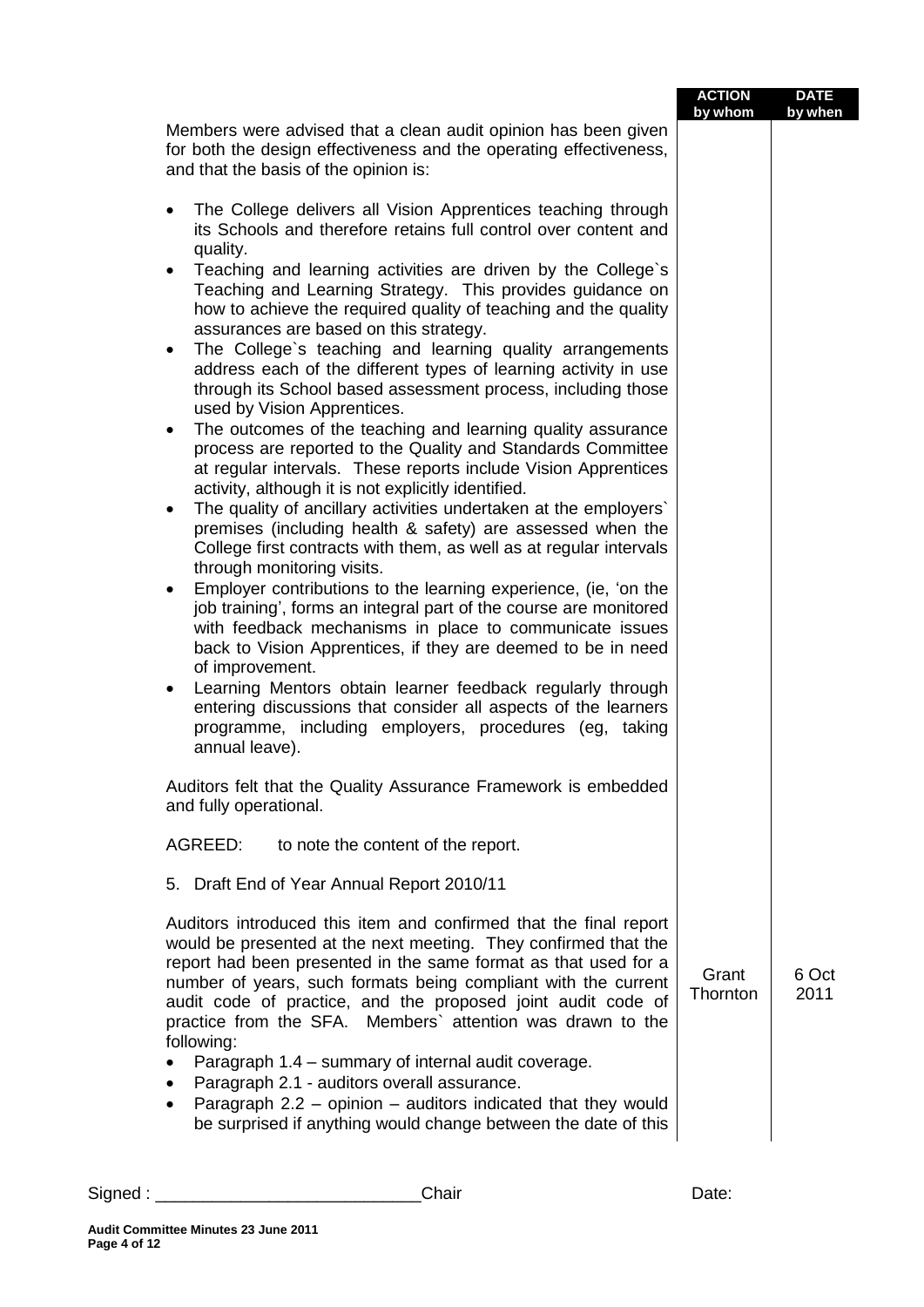|                                                                                                                                                                                                                                                                                                                                                                                                                                                                                                                                                                                                                                                                                                                                                                                                                                                                 | <b>ACTION</b><br>by whom    | <b>DATE</b><br>by when |
|-----------------------------------------------------------------------------------------------------------------------------------------------------------------------------------------------------------------------------------------------------------------------------------------------------------------------------------------------------------------------------------------------------------------------------------------------------------------------------------------------------------------------------------------------------------------------------------------------------------------------------------------------------------------------------------------------------------------------------------------------------------------------------------------------------------------------------------------------------------------|-----------------------------|------------------------|
| meeting and 31 July 2011, which would alter the clean opinion<br>given.<br>Paragraph 2.3 - operational assurance<br>$\bullet$<br>Paragraph 2.4 - management action on recommendations.<br>$\bullet$                                                                                                                                                                                                                                                                                                                                                                                                                                                                                                                                                                                                                                                             |                             |                        |
| Members' attention was drawn to the 'outcome of review'<br>summary table at page 53. One particular point was raised<br>regarding the high recommendation made. Internal Auditors<br>indicated that it would usually be the case that a high<br>recommendation in any year would lead to a qualification in the<br>annual report, but that in their opinion, the high recommendation<br>made in relation to curriculum planning was not considered<br>sufficient enough to lead to a qualification. Whilst it was an<br>important recommendation, it was relating to an improvement and<br>not a control issue and therefore there are no caveats to the<br>annual report.                                                                                                                                                                                      |                             |                        |
| Members also discussed the special investigation of fraud and the<br>College's response. Auditors confirmed that the issues identified<br>were small, isolated, properly investigated, and therefore, in their<br>opinion, were not considered material. All recommendations have<br>been accepted and implemented regarding this investigation and<br>in the Auditors view, have been sufficiently dealt with at the time,<br>and subsequently.                                                                                                                                                                                                                                                                                                                                                                                                                |                             |                        |
| Members discussed a number of issues and debated the value for<br>money grading of 'adequate'. They questioned whether there was<br>any benchmarking data that could be used to assist a better<br>understanding of this area and what needed to be done to<br>improve. Auditors indicated that unfortunately there was no<br>benchmarking data at this time, and in fact audit firms have been<br>working within very difficult LSC terminology for some time, with<br>an acknowledged lack of guidance. Auditors indicated that the<br>firm's policy is that everything is deemed to be good unless a high<br>priority recommendation has been made in an area. It was,<br>however, noted that the new joint code of practice does not<br>require these category definitions and therefore this may be the<br>last time that colleges see these distinctions. |                             |                        |
| Auditors indicated that the new Joint Audit Code is expected to be<br>published before the 31 July 2011. Of real importance to the<br>Committee and colleges, is the fact that it is intended that the joint<br>code will have retrospect application. Members agreed that at the<br>next meeting they would benefit from some training on this topic.                                                                                                                                                                                                                                                                                                                                                                                                                                                                                                          | <b>Auditors</b>             | 6 Oct<br>2011          |
| Members were happy with the draft end of year report presented.<br>It was noted that the Director of Finance and Internal Auditors<br>would now have a final meeting to review and conclude, and the<br>final document will be presented to this Committee at the next<br>meeting and thereafter will be escalated to the Board for<br>consideration.                                                                                                                                                                                                                                                                                                                                                                                                                                                                                                           | Internal<br><b>Auditors</b> | 6 Oct<br>2011          |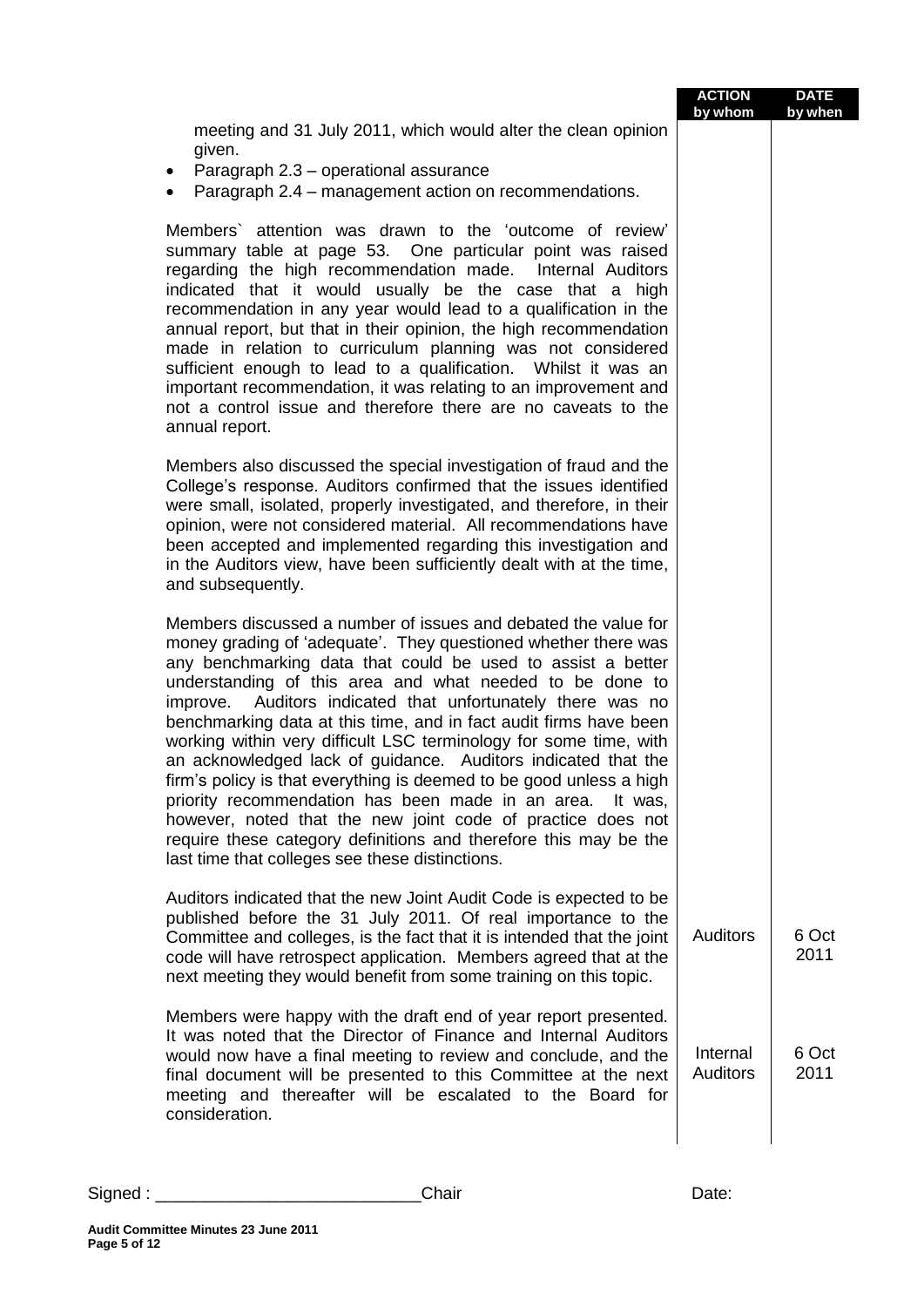|       |                                                                                                                                                                                                                                                                                                                                                                                                                                                                                                                                                                                                                                                                                                                                                                                                                                                                                                                                                                                                                                                                                                                                                                                                                                                                                              | <b>ACTION</b><br>by whom | <b>DATE</b><br>by when |
|-------|----------------------------------------------------------------------------------------------------------------------------------------------------------------------------------------------------------------------------------------------------------------------------------------------------------------------------------------------------------------------------------------------------------------------------------------------------------------------------------------------------------------------------------------------------------------------------------------------------------------------------------------------------------------------------------------------------------------------------------------------------------------------------------------------------------------------------------------------------------------------------------------------------------------------------------------------------------------------------------------------------------------------------------------------------------------------------------------------------------------------------------------------------------------------------------------------------------------------------------------------------------------------------------------------|--------------------------|------------------------|
|       | (lan Falconer left the meeting at 5.30 pm).                                                                                                                                                                                                                                                                                                                                                                                                                                                                                                                                                                                                                                                                                                                                                                                                                                                                                                                                                                                                                                                                                                                                                                                                                                                  |                          |                        |
| 11.15 | <b>AUDIT MONITORING:</b><br>1) COMPOSITE COLLEGE RECOMMENDATIONS REPORT.<br>2) PROGRESS AGAINST RECOMMENDATIONS AND<br>3) REASONS FOR NON-IMPLEMENTATION OF<br><b>OUTSTANDING INTERNAL AUDIT RECOMMENDATIONS</b>                                                                                                                                                                                                                                                                                                                                                                                                                                                                                                                                                                                                                                                                                                                                                                                                                                                                                                                                                                                                                                                                             |                          |                        |
|       | The Director for Communications and Marketing introduced these<br>reports, it was agreed that items $1 - 3$ would be taken as a whole.                                                                                                                                                                                                                                                                                                                                                                                                                                                                                                                                                                                                                                                                                                                                                                                                                                                                                                                                                                                                                                                                                                                                                       |                          |                        |
|       | A number of points were raised in relation to these standing<br>monitoring reports:<br>All IT recommendations made in the 2008/9 year have now<br>$\bullet$<br>been addressed and will no longer appear on the monitoring<br>reports.<br>Page $77$ – from the 2009/10 recommendations, there are<br>$\bullet$<br>currently three<br>actions to be implemented, with two<br>outstanding, none of which are high risk.<br>From the 2010/11 recommendations, there are currently two<br>$\bullet$<br>actions to be implemented, both of which are outstanding.<br>Page 78 – work is ongoing regarding the four items detailed,<br>with a move towards implementation. Members requested<br>that, at the next meeting, the estimated completion date for<br>implemented,<br>following<br>internal<br>audit<br>items<br>not<br>recommendations, be provided. Members all agreed that they<br>would like to see them cleared off as a matter of urgency.<br>On a general point, members all agreed that the IT presentation<br>given at the strategy residential event was particularly helpful and<br>reassuring, when taken in the context of the fact that some IT<br>recommendations had been outstanding for such a long period of<br>time.<br>AGREED:<br>to note the content of the reports. | <b>Director</b><br>C & M | 6 Oct<br>2011          |
| 11.16 | INTERNAL AUDIT STRATEGIC PLAN AND AUDIT NEEDS<br><b>ASSESSMENT 2011/12</b>                                                                                                                                                                                                                                                                                                                                                                                                                                                                                                                                                                                                                                                                                                                                                                                                                                                                                                                                                                                                                                                                                                                                                                                                                   |                          |                        |
|       | RSM Tenon introduced their report and confirmed that it was<br>based upon a three-year plan. It was acknowledged that the<br>report is based upon the current audit code requirements, and that<br>if the new code is introduced as planned on 31 July 2011, then the<br>document will need to be revisited. Auditors explained the steps<br>taken to create the plan, which included attendance at Executive<br>sector specific identified issues,<br>meetings,<br>inclusion<br>of<br>regularatory issues and audit code requirement issues.<br>Members' attention was drawn to page 91 and the detailed plan<br>proposed. Auditors confirmed that the plan uses a risk based<br>analysis and takes into account the work that the Company does                                                                                                                                                                                                                                                                                                                                                                                                                                                                                                                                             |                          |                        |

 $\mathbf{r}$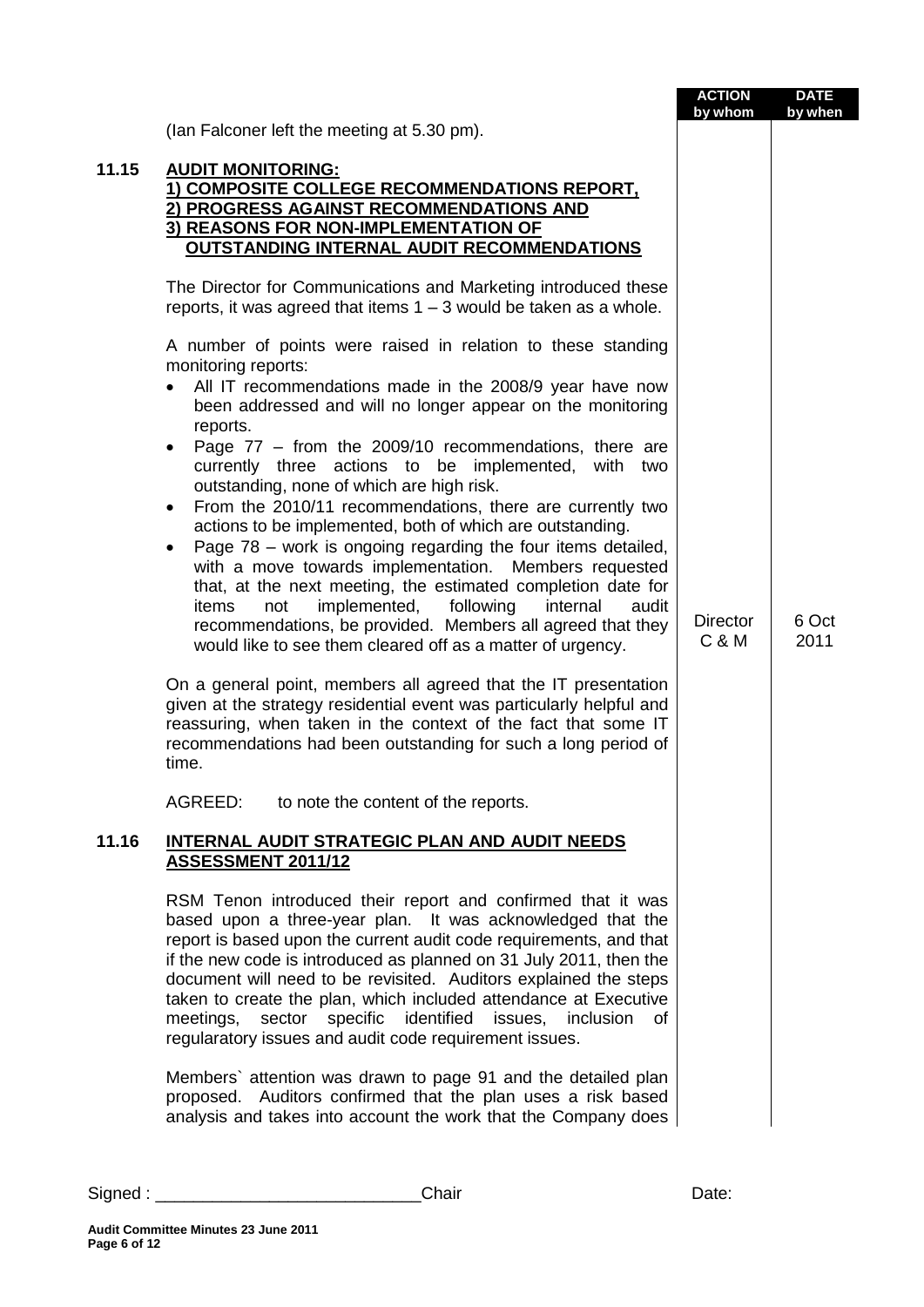| <b>ACTION</b> | <b>DATE</b> |
|---------------|-------------|
| by whom       | by when     |

with 200 colleges. This gives them a general view of sector issues and these, when considered alongside specific issues highlighted by the College either through meetings or the risk register, produces a robust composite approach. It was acknowledged that Internal Auditors use the College's risk register as a key document in the planning process.

Members were advised that Internal Auditors have strong internal review processes in place to ensure consistency between audit arrangements and that prior to its presentation to this Committee, the draft plan will have been reviewed by at least three people at RSM Tenon. It was noted that the plan is prepared in conjunction with the Executive Team and that the plan is the first step in ongoing dialogue with the exact audit review process still to be agreed between Auditors and the Senior Management Team before each visit. These discussions will lead to an agreed 'scope' with specific detail of the key areas to assess.

Members reviewed the proposed areas for audit, and suggested a number of additional considerations:

- Members felt the current restructuring exercise, and particularly personnel issues may need to be included at some stage within the plan to assess the impact of the process. It was acknowledged that if the audit review is undertaken too early, then the College will only be told what it knows, and that any review should allow some time for the College to reengage and to re-motivate staff.
- Quality and financial stability of sub-contractors was felt to be an important consideration for members and was a critical issue at such difficult economic times. Internal Auditors confirmed that they would pick this up as part of the employer responsive provision review scheduled to take place between 19 and 23 March 2012.

One issue raised in relation to the target Audit Committee dates was that there was no March 2012 Audit Committee as detailed in the plan. The Clerk to the Corporation confirmed that the meeting closest to that date was 23 February 2012.

AGREED: to approve the Internal Audit Strategic Plan & Audit Needs Assessment for 2011/12.

## **11.17 KPMG 2011/12 PLANNING MEMORANDUM**

KPMG introduced this report and reminded members of the scope of the audit, the risks to be addressed and issues common in the sector. Members` attention was drawn to the following:

 Page 97 – confirmation of independence. It was noted that KPMG conforms to the highest governance standards at all times, and will ensure that any additional services are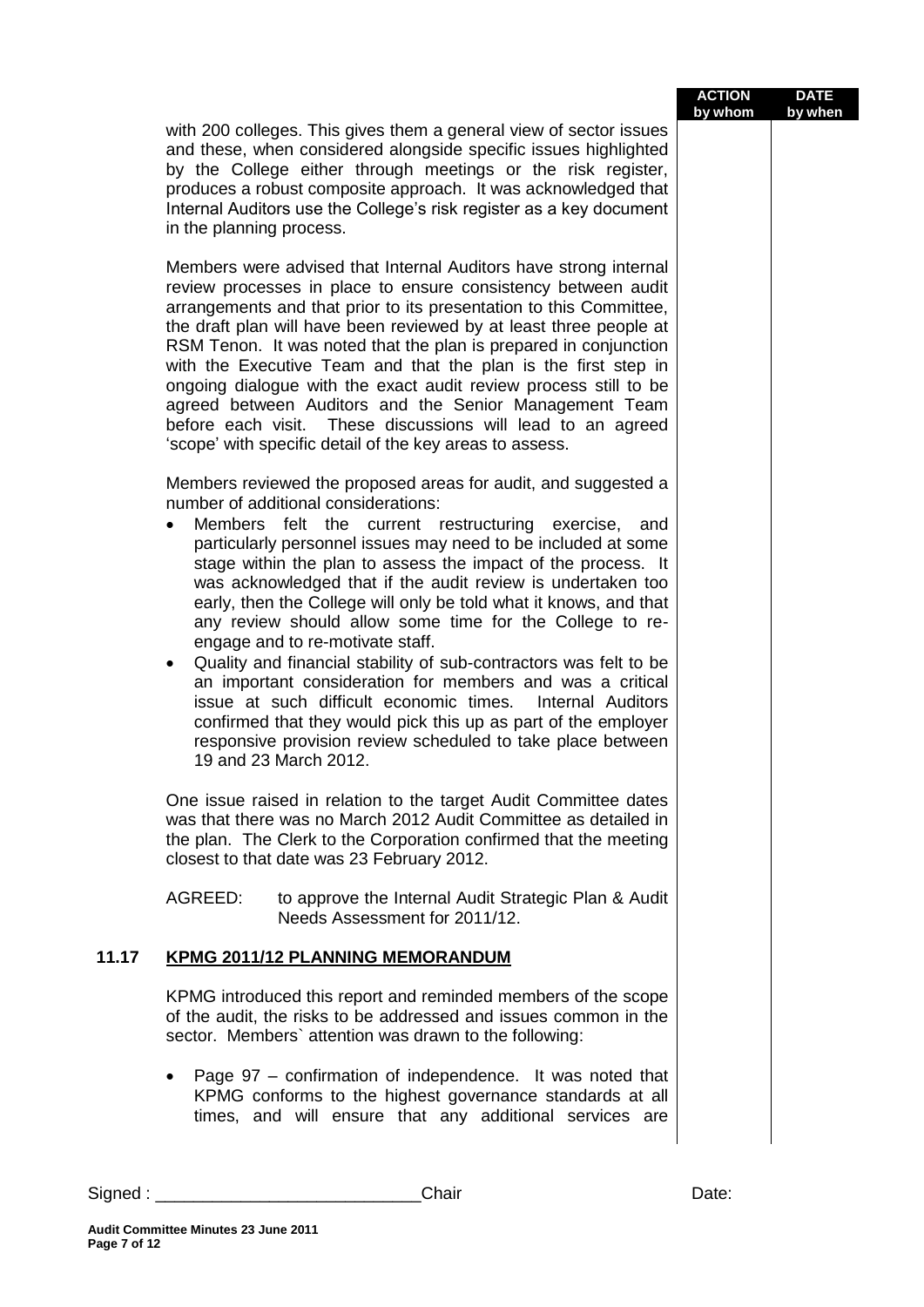## **ACTION by whom DATE by when**

approved by the Audit Committee to ensure transparency. It was noted that in addition to the audit of the financial statements, KPMG has completed a TPA return at a cost of £1040.

- Page 98 this gives detail of the audit planning approach, it was noted that part one has been completed.
- Page  $99$  audit materiality limits an indicative level of group materiality for the end of 31 July 2011 is £450k based on the projected out turn for the year. Individual materiality levels will be set for the College and each subsidiary company.
- Page 101 section  $3$  this sets out the known and identified risks and includes the areas of financial performance, impact of the spending review, taxation submissions, pensions liability, corporate governance, fraud, apprenticeships and capital. Members were advised that performance trends in the 2010/11 year will influence the areas of audit. It was acknowledged that costs are well controlled, fee income is higher than expected, but for the 16-18 provision where there is significant under performance in relation to apprentices, although an upward trend is seen. Auditors confirmed that they would review the College's overall financial position at the year end as part of the review of the financial statements, and in particular they would consider the College's final out turn compared to the forecast out turn at 31 March 2011.
- Members` attention was drawn to page 102 and the income recognition table, it was confirmed that this data has been obtained directly from the MIS system, and that within the sector, Auditors are seeing a pattern of under achievement against allocation of 16-18 learners.
- It was believed that allocations generally, for the 2011/12 year, have been good, and that the challenge will be attracting the activity at lower funding rates rather than low allocations. It was acknowledged that the funding bodies complete quarterly reviews, so there is a mechanism in place to redistribute allocations if it is clear that some colleges will not achieve targets. Auditors confirmed that allocations are now a lot more mechanistic and very much data driven rather than the previous regime where variance of allocations could be based upon meetings. Members were advised that the SFA is much more responsive than previously seen and is happy to make contract re-allocations within year.
- Page 103 it was noted again that the treatment of pensions will be reviewed. It was acknowledged that this is an area to look at and discuss but it was believed by Auditors that the view would not be changed at this stage.
- Page 104 Capital investment given the College's planned developments this will be a real focus for 2011/12.
- Page 107 Auditors detailed their fees for 2010/11, this is a small increase on the previous year.
- Page 108 timeline and deliverables. In terms of provision of information, it was agreed that the Director of Finance would

**Page 8 of 12**

**Audit Committee Minutes 23 June 2011**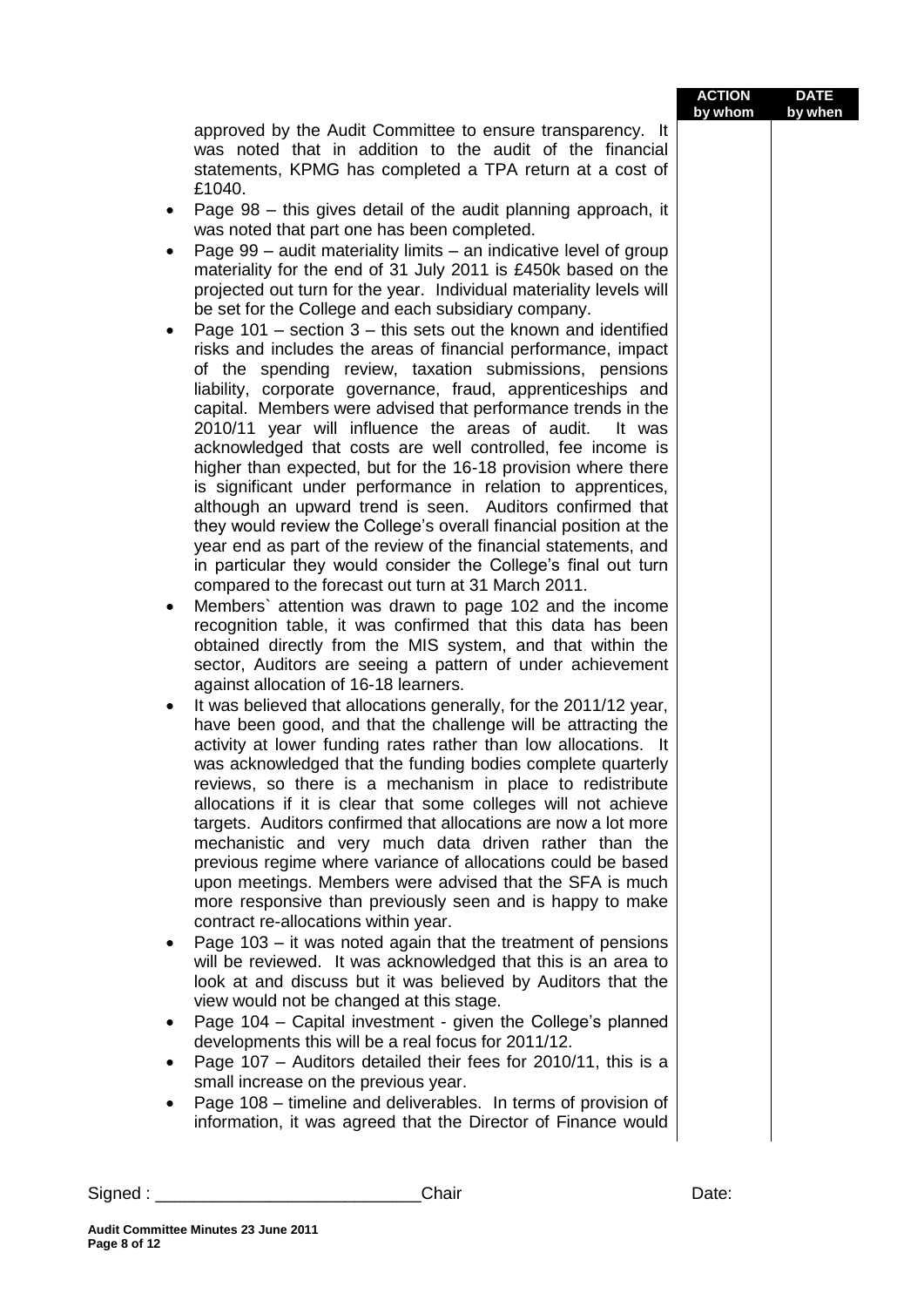|       |                                     |                                                                                                                                                                                                                                                                                                                                                                                                                                                                                                                                                                                                                                                                                     | <b>ACTION</b><br>by whom | <b>DATE</b><br>by when |
|-------|-------------------------------------|-------------------------------------------------------------------------------------------------------------------------------------------------------------------------------------------------------------------------------------------------------------------------------------------------------------------------------------------------------------------------------------------------------------------------------------------------------------------------------------------------------------------------------------------------------------------------------------------------------------------------------------------------------------------------------------|--------------------------|------------------------|
|       |                                     | provide David Overton with a copy of the ISA 240 self-<br>assessment document.                                                                                                                                                                                                                                                                                                                                                                                                                                                                                                                                                                                                      | Dir. Fin.                | June<br>2011           |
|       | AGREED:                             | to approve the KPMG 2010/11 Planning<br>Memorandum.                                                                                                                                                                                                                                                                                                                                                                                                                                                                                                                                                                                                                                 |                          |                        |
| 11.18 | <b>SECTOR UPDATE</b>                |                                                                                                                                                                                                                                                                                                                                                                                                                                                                                                                                                                                                                                                                                     |                          |                        |
|       |                                     | KPMG took the opportunity to provide a short sector update. It<br>was acknowledged that general turbulence in the sector has been<br>ongoing for some considerable time now with audit firms and<br>colleges waiting for guidance. Without this guidance, audit firms<br>and colleges are operating in a state of flux.                                                                                                                                                                                                                                                                                                                                                             |                          |                        |
|       |                                     | Members were advised that some colleges will be subject to audit<br>in the new academic year. Members were informed that<br>approximately 80 colleges have been selected for FFA review,<br>and that notification to these colleges will come out in July 2011.<br>For these colleges, some guidance will be available.                                                                                                                                                                                                                                                                                                                                                             |                          |                        |
|       |                                     | In terms of allocations for 2011/12, it was believed that most<br>colleges have received good allocations for the next academic<br>year, but that thereafter (year 2012/13 plus), allocations will<br>depend upon future funding changes. Members' attention was<br>drawn to page 112 and the challenge of some colleges remaining<br>as a going concern and liquidity risks.                                                                                                                                                                                                                                                                                                       |                          |                        |
|       | AGREED:                             | to note the update provided.                                                                                                                                                                                                                                                                                                                                                                                                                                                                                                                                                                                                                                                        |                          |                        |
| 11.19 | <b>RISK MANAGEMENT</b>              |                                                                                                                                                                                                                                                                                                                                                                                                                                                                                                                                                                                                                                                                                     |                          |                        |
|       |                                     | 1. Annual Report on Risk Management 2010/11                                                                                                                                                                                                                                                                                                                                                                                                                                                                                                                                                                                                                                         |                          |                        |
|       |                                     | The Director of Finance introduced this item. It was acknowledged<br>that the vast majority of information had been covered in Grant<br>Thornton's annual report. The following was specifically noted:                                                                                                                                                                                                                                                                                                                                                                                                                                                                             |                          |                        |
|       | <b>July 2010.</b><br>٠<br>delivery. | This is the fourth full year of the implementation of revised<br>arrangements for risk management. The intention of these<br>arrangements was to better embed a risk management culture<br>across the College and to ensure the ownership for key risk<br>lies at Executive and Board level.<br>The first phase of the risk register was approved by the Audit<br>Committee in June 2010 and subsequently by the Board in<br>The risk register is constructed in two phases throughout the<br>year, the first phase following an assessment of risks<br>associated with the business plan and subsequently being an<br>assessment of risks from the self-assessment and operational |                          |                        |
|       |                                     |                                                                                                                                                                                                                                                                                                                                                                                                                                                                                                                                                                                                                                                                                     |                          |                        |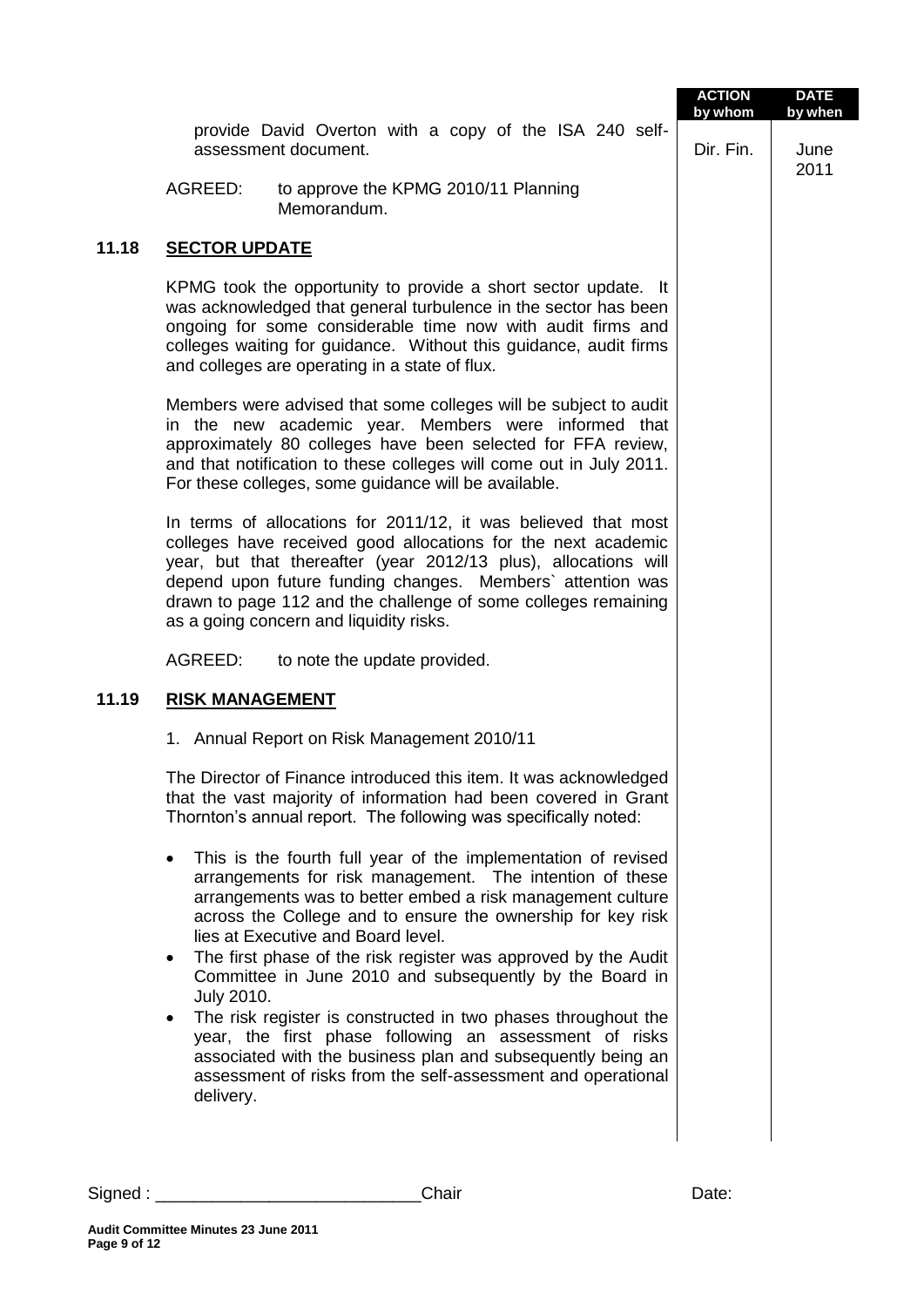|                                                                                                                                                                                                                                                                                                                                                                                                                                                                                                                                                                                                                                    | <b>ACTION</b><br>by whom              | <b>DATE</b><br>by when |
|------------------------------------------------------------------------------------------------------------------------------------------------------------------------------------------------------------------------------------------------------------------------------------------------------------------------------------------------------------------------------------------------------------------------------------------------------------------------------------------------------------------------------------------------------------------------------------------------------------------------------------|---------------------------------------|------------------------|
| Changes to the risk environment $2011/12 -$ this has been a<br>turbulent year in terms of the College's risk environment. A<br>new Government, plus reductions in public spending with<br>fundamental changes proposed for the education sector, has<br>meant that a number of risks have either been added to the<br>risk register or reprioritised. Additions were:                                                                                                                                                                                                                                                              |                                       |                        |
| Refocus on the employer responsive provisions, splitting<br>i.<br>out 16-18 apprenticeships and adult employer related<br>learning.                                                                                                                                                                                                                                                                                                                                                                                                                                                                                                |                                       |                        |
| ii.<br>The external environment, reflecting the risk of political and<br>structural changes on the College's external influences                                                                                                                                                                                                                                                                                                                                                                                                                                                                                                   |                                       |                        |
| and position within the sector.<br>iii.<br>Property strategy - following the College's decision to<br>pursue major investment in its Estate to deliver world-class<br>facilities for the community.                                                                                                                                                                                                                                                                                                                                                                                                                                |                                       |                        |
| Financial stability, linked to the twin challenges of public<br>iv.<br>spending reductions and the need to generate reserves for<br>investment in the property strategy and servicing of<br>commercial debt.                                                                                                                                                                                                                                                                                                                                                                                                                       |                                       |                        |
| It was noted that the College's subsidiary companies, Skilldrive,<br>Safety Plus and Vision Apprentices have developed risk registers<br>that have been approved by the respective Company Boards, and<br>that there are no risk issues that members need to be specifically<br>made aware of for the subsidiary companies at this stage.                                                                                                                                                                                                                                                                                          |                                       |                        |
| AGREED:<br>to note the Annual Report on Risk Activity for<br>2010/11.                                                                                                                                                                                                                                                                                                                                                                                                                                                                                                                                                              |                                       |                        |
| 2. Risk Management Strategy & Register 2011/12                                                                                                                                                                                                                                                                                                                                                                                                                                                                                                                                                                                     |                                       |                        |
| The Director of Communications & Marketing introduced this item<br>and confirmed that the strategy remains largely unchanged from<br>that approved by the Committee for 2010/11 and follows clean<br>internal audit opinion and review during the year. Members`<br>attention was drawn to the following documents, which form the<br>basis of strategy review:                                                                                                                                                                                                                                                                    |                                       |                        |
| a) the College's Risk Management Policy and<br>b) the Structure & Framework.                                                                                                                                                                                                                                                                                                                                                                                                                                                                                                                                                       |                                       |                        |
| Members' attention was drawn to page 130 and the review of risk<br>Members questioned whether the<br>appetite by College area.<br>College was able to quantify the risk category, eg, 1-5? A<br>suggestion made, was that the categorisation could be based<br>upon the potential value of the risk involved. Members agreed<br>that this may be a useful development for the next academic year.<br>It was agreed that the Director of Finance and the Director of<br>Communications and Marketing would review outside the meeting<br>and would receive from Nigel Quinton, examples that he has seen<br>in other organisations. | Dir. Fin. /<br><b>Director</b><br>C&M | July<br>2011           |
|                                                                                                                                                                                                                                                                                                                                                                                                                                                                                                                                                                                                                                    |                                       |                        |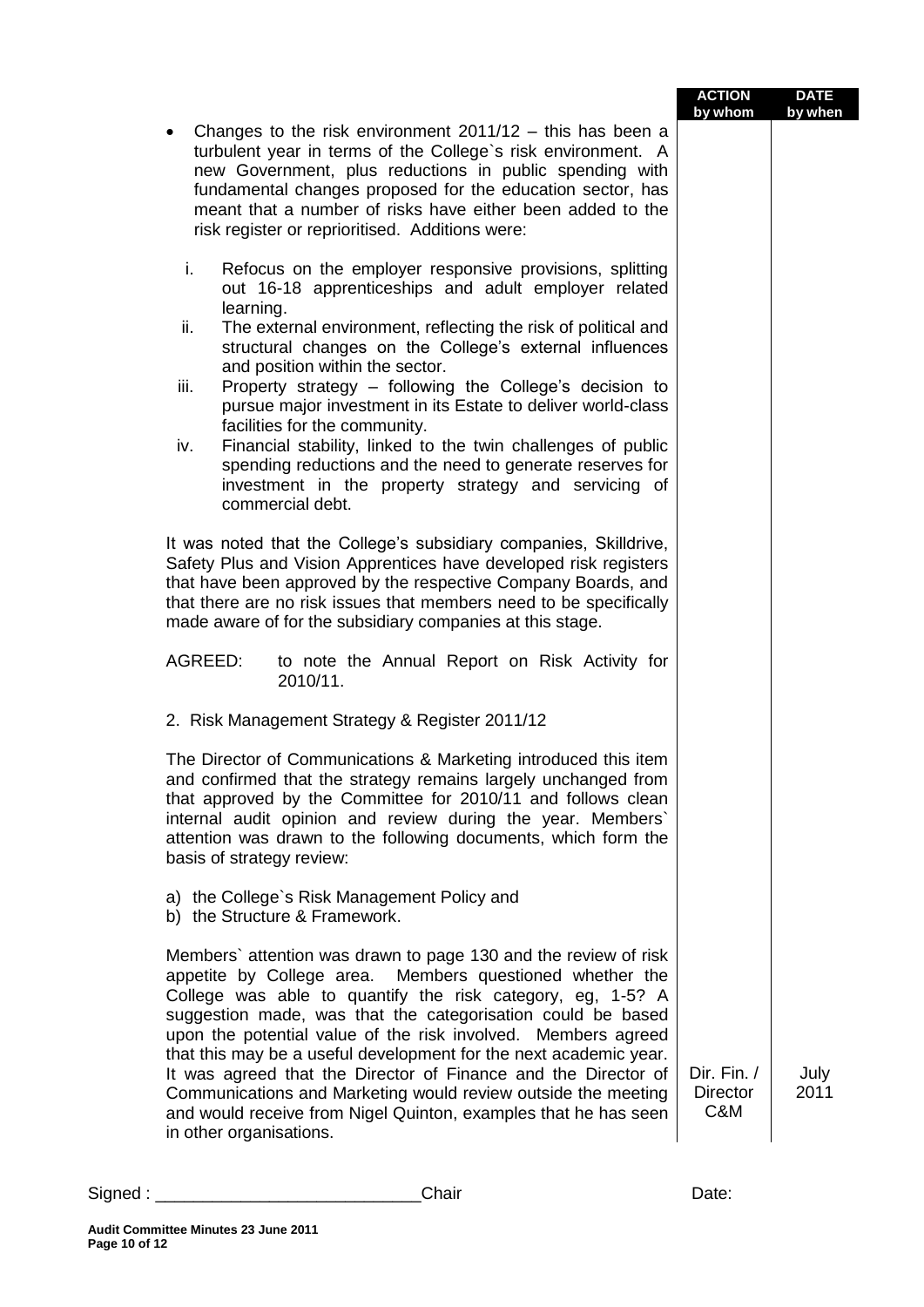|       |                                                                                                                                                                                                                                                                                                                                                                                                                                                          | <b>ACTION</b><br>by whom | <b>DATE</b><br>by when |
|-------|----------------------------------------------------------------------------------------------------------------------------------------------------------------------------------------------------------------------------------------------------------------------------------------------------------------------------------------------------------------------------------------------------------------------------------------------------------|--------------------------|------------------------|
|       | The Director of Communications & Marketing indicated that the<br>register seen at page 140 onwards should come as no surprise to<br>the Committee. Priority areas for the new academic year were<br>detailed as follows:                                                                                                                                                                                                                                 |                          |                        |
|       | The focus for September is on the process of re-energising<br>$\bullet$<br>staff and mitigating the impact of the restructuring process.<br>Employer responsive is an area that is carrying significant risk<br>regarding growth opportunities and is to be monitored closely<br>and regularly.<br>Maintaining the reputation of the College as an outstanding<br>$\bullet$<br>College presents increasing challenges, given the growth in<br>this area. |                          |                        |
|       | Members were advised that the pattern of red shading at page<br>140 was representative of the sector environment generally rather<br>than College specific issues. It was acknowledged that the<br>register is reviewed by the Executive on at least a termly basis.<br>Members' attention was drawn to the changes detailed in yellow<br>on the plan, they were happy to accept explanation of the changes<br>given.                                    |                          |                        |
|       | AGREED:<br>to approve the Risk Management Strategy and<br>Register for 2011/12.                                                                                                                                                                                                                                                                                                                                                                          |                          |                        |
| 11.20 | <b>COMMITTEE WORK PLAN 2011/12</b>                                                                                                                                                                                                                                                                                                                                                                                                                       |                          |                        |
|       | The Clerk to the Corporation introduced this item and confirmed<br>that the workplan was proposed as a framework for agenda<br>It was acknowledged, as always, that there is the<br>setting.<br>flexibility to include additional items as they are required<br>throughout the year.                                                                                                                                                                     |                          |                        |
|       | AGREED: to approve the Committee Workplan 2011/12.                                                                                                                                                                                                                                                                                                                                                                                                       |                          |                        |
| 11.21 | <b>AUDIT SERVICE SECTOR UPDATE</b>                                                                                                                                                                                                                                                                                                                                                                                                                       |                          |                        |
|       | It was accepted that the update had been rolled into KPMG's<br>regarding the appendices of the<br>discussions<br>planning<br>memorandum earlier in the meeting.                                                                                                                                                                                                                                                                                          |                          |                        |
|       | (Auditors left the meeting at 6.37 pm).                                                                                                                                                                                                                                                                                                                                                                                                                  |                          |                        |
| 11.22 | <b>CONFIDENTIAL MINUTES OF THE MEETING HELD ON 17</b><br><b>FEBRUARY 2011 AND ANY MATTERS ARISING</b>                                                                                                                                                                                                                                                                                                                                                    |                          |                        |
|       | AGREED:<br>to approve the confidential minutes of the meeting<br>held on 17 February 2011.                                                                                                                                                                                                                                                                                                                                                               | Chair                    | 23 June<br>2011        |
|       | There were no matters arising.                                                                                                                                                                                                                                                                                                                                                                                                                           |                          |                        |
|       |                                                                                                                                                                                                                                                                                                                                                                                                                                                          |                          |                        |